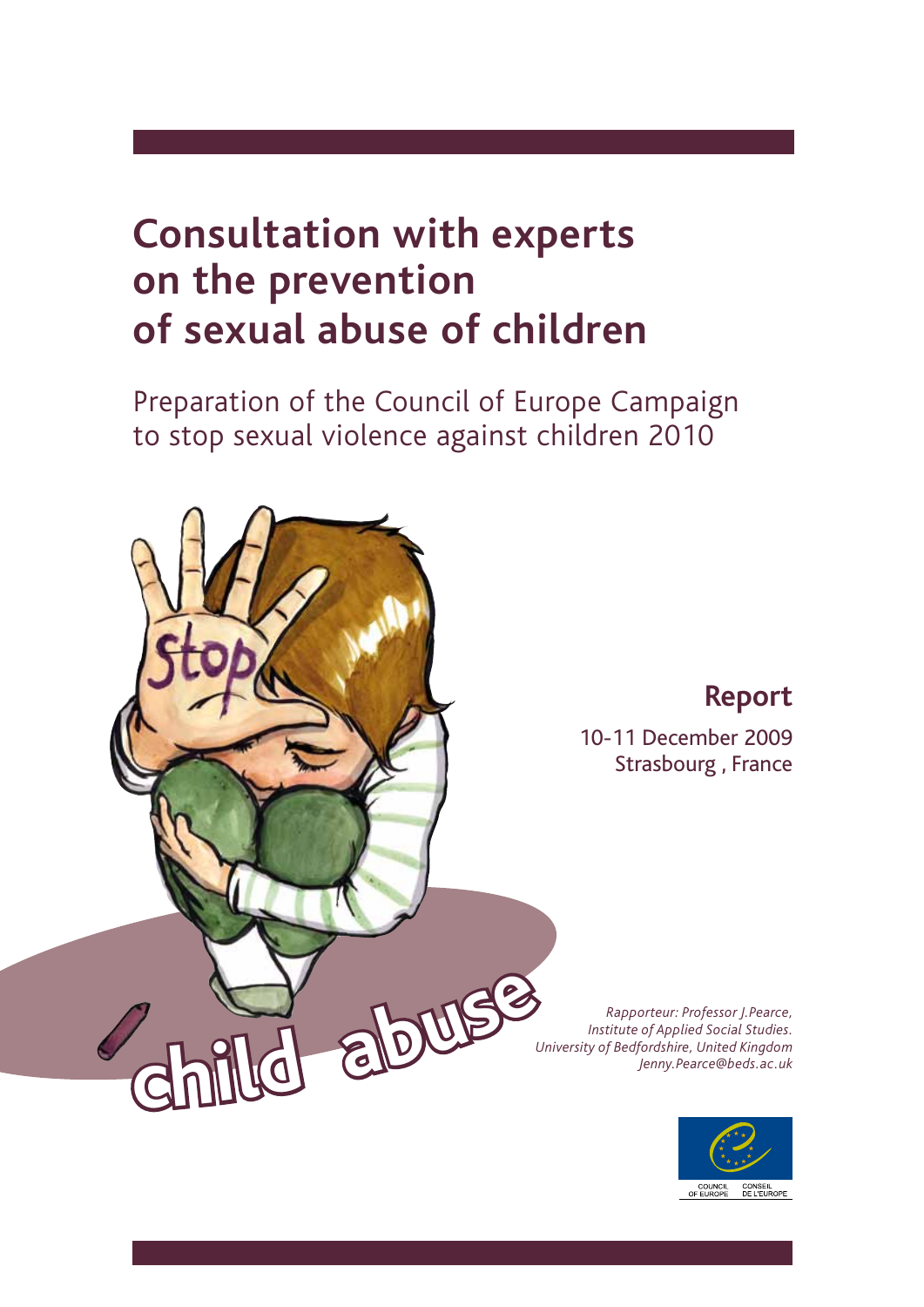

## **Contents**

| C. The central objectives of the campaign<br>How to prevent sexual abuse and sexual exploitation of children and young people?5 |
|---------------------------------------------------------------------------------------------------------------------------------|
|                                                                                                                                 |
|                                                                                                                                 |
|                                                                                                                                 |
|                                                                                                                                 |
| H. Media and method for the campaign:                                                                                           |
|                                                                                                                                 |
|                                                                                                                                 |
|                                                                                                                                 |
|                                                                                                                                 |

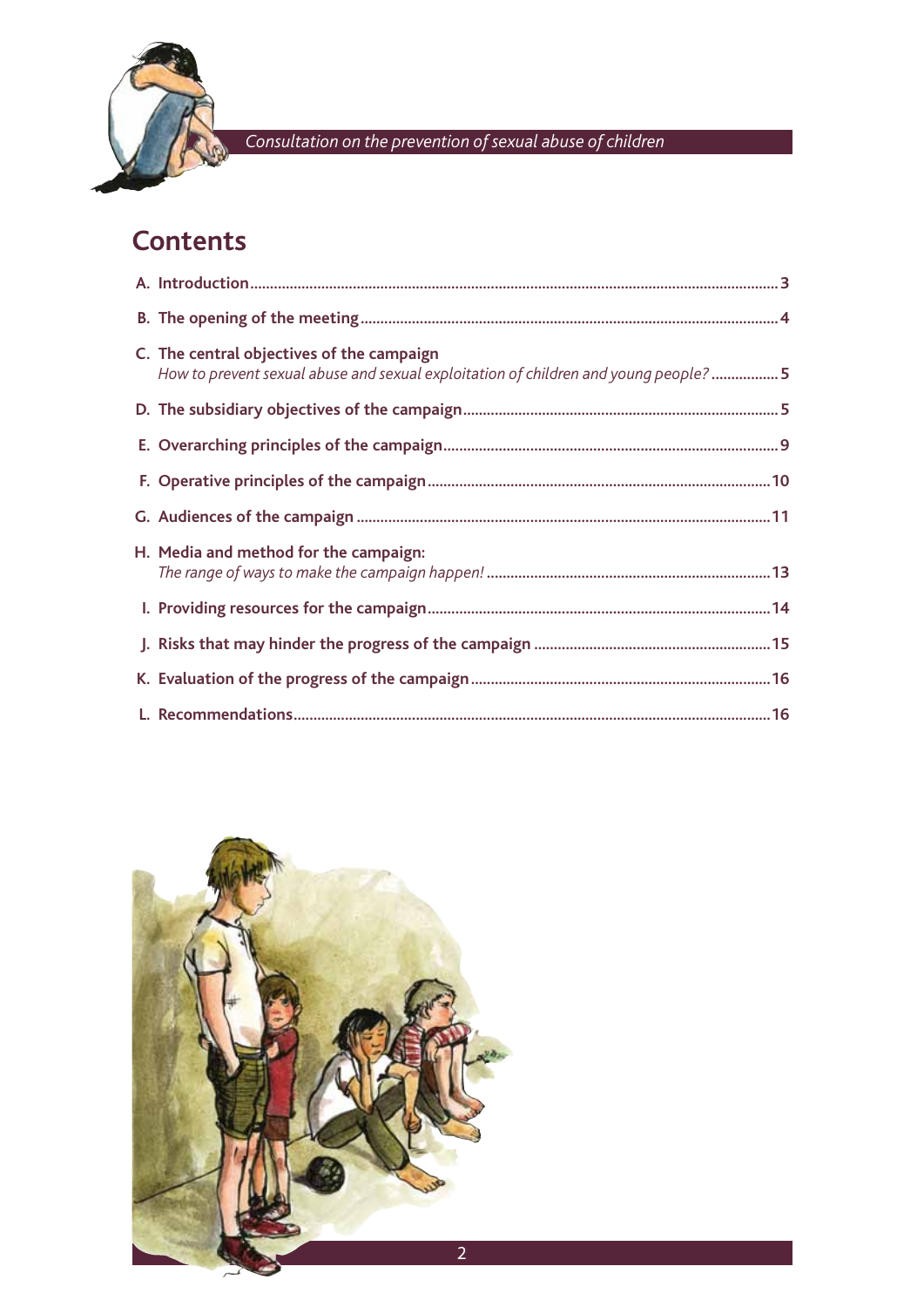### **A. Introduction**

The Council of Europe Children's Strategy for 2009-2011 'Provision, Protection and Participation in Europe' has, amongst its major focuses, that of eradicating all forms of violence against children.

 In particular, it calls upon the organisation to launch comprehensive awareness-raising actions to prevent and combat sexual exploitation and sexual abuse of children. In response to this mandate, the Council of Europe shall in autumn 2010, launch a Europe-wide campaign to stop sexual violence against children.

 A call for expressions of interest was addressed to experts wishing to participate in a meeting held in Strasbourg on 10-11 December 2009 to prepare a specific aspect of the coming campaign: the prevention of child sexual abuse within the family and community.

This report summarises the contributions of the participants who attended the meeting in December 2009 and is based on:

- the information given in presentations from the experts at the meeting; *and*
- the discussions that followed presentations and took place in plenary summary events.

 Experts' contributions were summarised by the rapporteur and presented at the close of proceedings for participants to consider. The result of the discussion that followed is included in this report. The full list of expert contributors and their presentations (where applicable) are available from the Council of Europe.

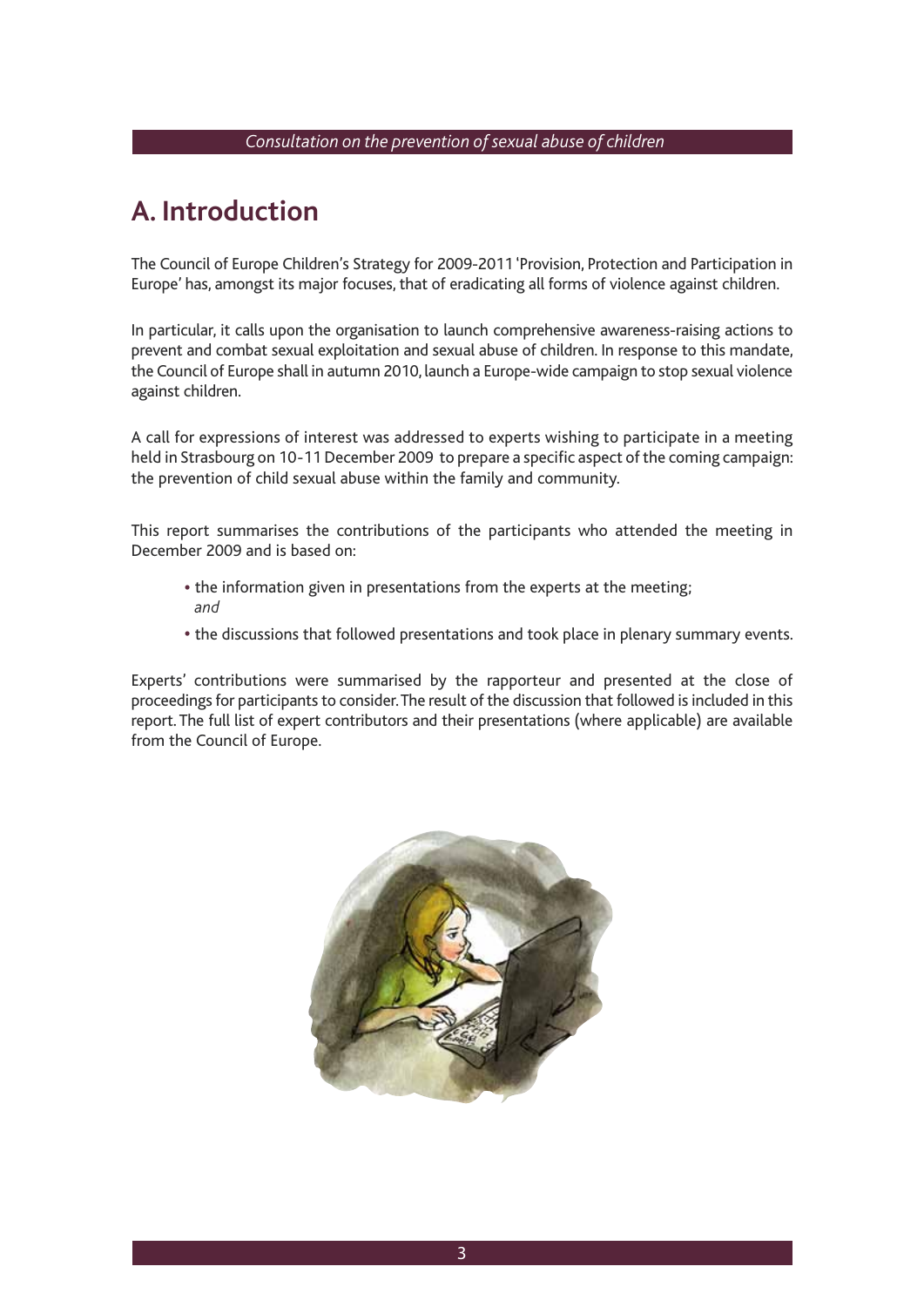## **B. The opening of the meeting**

Opening address: Ms Irma Ertman, Ambassador, Permanent Representative of Finland to the Council of Europe, Thematic Co-ordinator on Children, Council of Europe Committee of Ministers

Ms Ertman welcomed all participating experts. She drew attention to the successful work of the programme "Building a Europe for and with children", which is a response to the mandate given to the Council of Europe by the Warsaw Summit (2006). She noted the importance of protecting children against sexual exploitation and sexual abuse, clarifying that sexual violence against children is one of the most damaging forms of violence and a direct violation of Articles 19, 32 and 34 of the UN Convention on the Rights of the Child 1989. She referred to the Council of Europe "Stockholm Strategy (2009-2011)", which aims to work towards the eradication of all forms of violence against children; developing child friendly public services including the justice system, promoting child participation and placing a particular focus on participation and rights of vulnerable children.

Ms Ertman noted that to stop sexual violence against children we need:

- Society's awareness of the full extent of sexual violence and access to the knowledge and tools to prevent it;
- commitment from public bodies to identify and protect victims with professionals trained to protect children most at risk;
- effective justice systems to prosecute perpetrators;
- *and essentially,*
- to listen to the voices of children and the concerns of parents and carers.

 These issues will be at the core of a campaign to stop sexual abuse and sexual exploitation of children.

 Ms Elda Moreno: Head of Division, Children's Rights and Family Policies, Council of Europe then introduced the background to the campaign and outlined the structure of the meeting.

 Ms Moreno noted that the aim of the proposed campaign was to stop sexual violence against children and young people in particular by promoting the ratification and implementation of the Lanzarote Convention (2007).

 Ms Moreno confirmed that the Council of Europe can support interventions against the sexual violence against children by:

- a) Developing legal standards;
- b) developing policies;
- c) monitoring progress of implementation;
- d) providing assistance to the development of policies and legislation;
- e) developing awareness raising campaigns.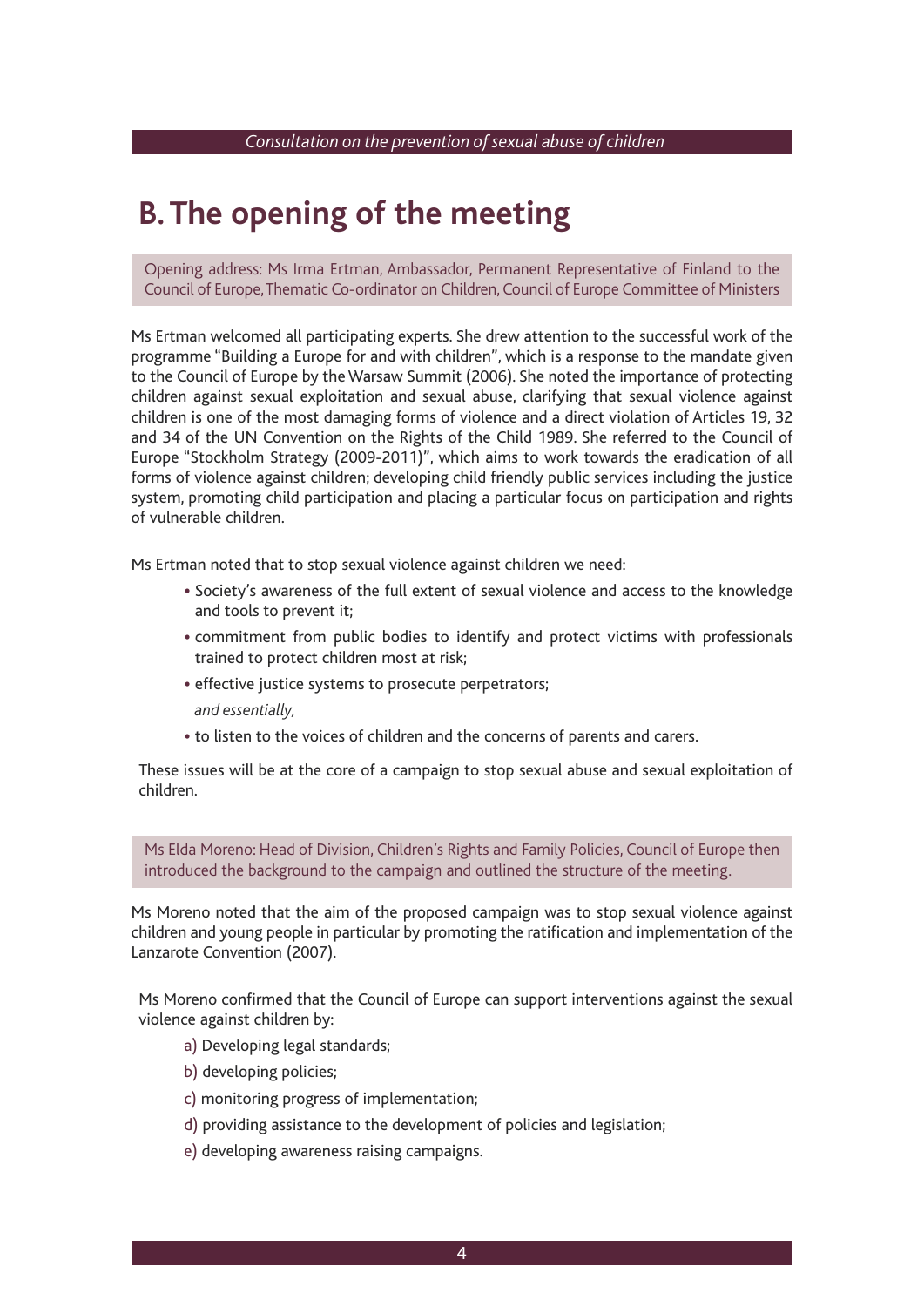Ms Moreno confirmed that, where appropriate, the participation of children and young people is to be embraced as significant for all interventions, both in helping identify what needs to be done and in putting policies and actions into practice.

### **C. The central objectives of the campaign**

*How to prevent the sexual abuse and sexual exploitation of children and young people?*

Experts agreed that the campaign would have an overarching objective and a number of consequential, subsidiary objectives.

 Previous experiences of running campaigns showed that it was possible for one campaign to achieve an overarching objective by embracing a number of subsidiary objectives, reaching wide and often diverse audiences through different media. The important, central concern is that all aspects of the campaign work to achieve its overarching objective.

**The meeting agreed that the overarching objective of the campaign** is, as defined by the Council of Europe:

'To stop sexual violence against children through the ratification of the Council of Europe Convention on the Protection of children against Sexual Exploitation and Sexual Abuse (Lanzarote Convention) as well as the Cybercrime Convention and the Convention on Human Trafficking under "Building a Europe for and with children' 2009-2011 Stockholm Strategy (Consultation with experts on the prevention of sexual abuse of children: Strasbourg, 10-11 December 2009)

 **This was to be achieved by encouraging and facilitating ratification of the convention on the Protection of children against Sexual Exploitation and Sexual Abuse (Lanzarote Convention).** The Council of Europe has an important role to play in working with lead politicians and policy makers to introduce the campaign and monitor the progress of its ratification throughout Europe.

### **D. The subsidiary objectives of the campaign**

 Under this overarching objective noted above, experts explored the full range of objectives of the campaign. Target audiences are identified for particular purposes where appropriate.

#### **To engage children and young people as participants in the campaign, empowering them to play an active role in preventing sexual violence.**

 The participation of children and young people in the development and fulfillment of the campaign is essential. It is a core principle within the Council of Europe programme 'Building a Europe for and with children' and is stated as a principle within this proposed campaign to stop sexual violence against children. The consultation meeting endorsed this principle. Experts noted that the participation of children and young people in the development and enactment of a campaign needs careful consideration, time and resources (see section E).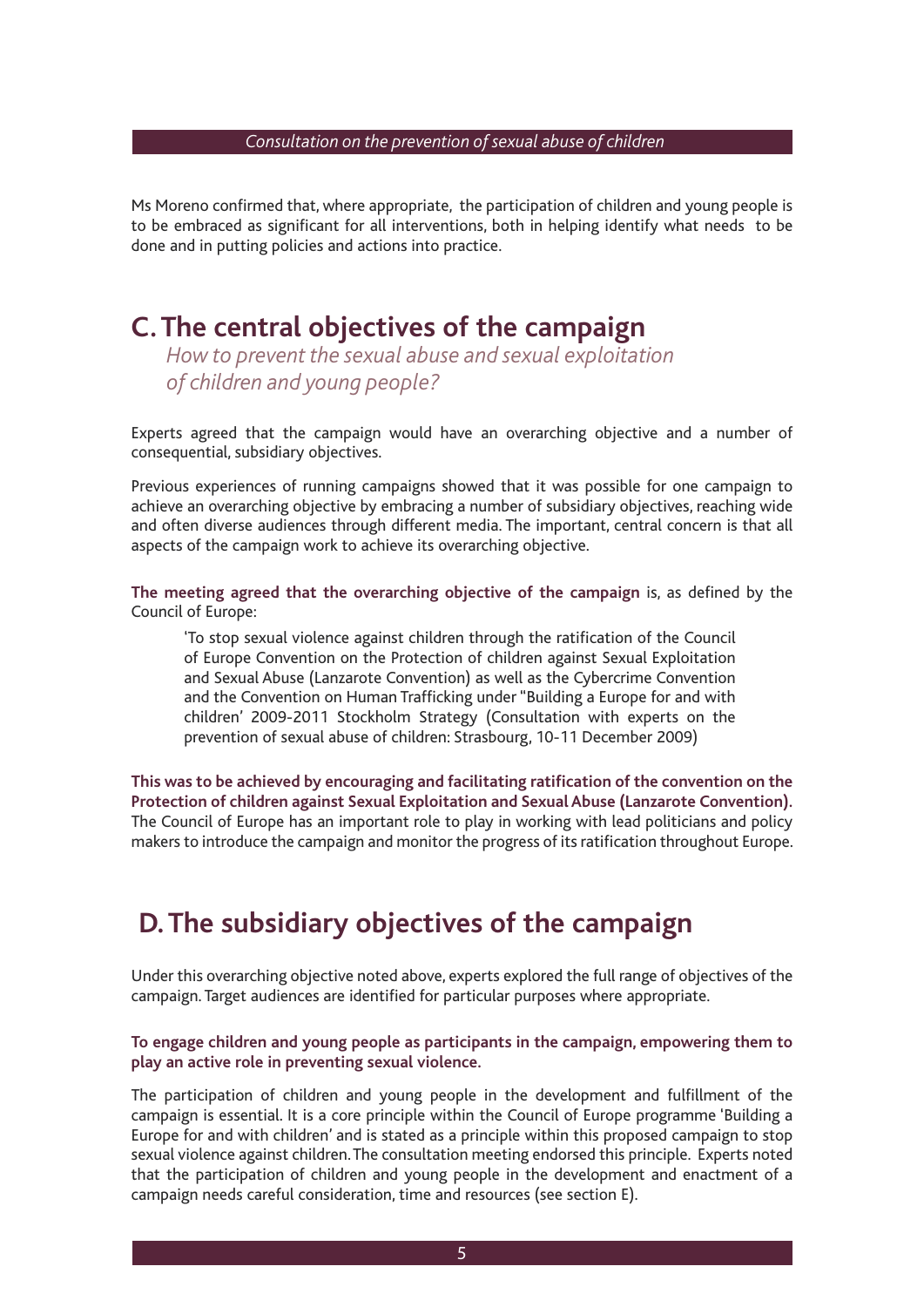**To educate children, young people and their families/carers** of the risk of the different forms of sexual violence. It was recognised that there are various forms of sexual violence against children and young people and that the majority of child sexual abuse takes place within the home. The campaign should not assume that children, young people and their families are familiar with the range of forms of sexual violence and of the harm that they cause. It will need to convey information about what sexual violence is and where it may occur (see meeting presentation from McElvaney, Dublin Institute of Social Science, Ireland, Dec 2009)

 Target audience: children, young people and their families and carers; including children and families/carers from different ethnic and racial origins, with different levels of learning abilities and language skills, and from different religious and cultural backgrounds

#### **To raise adults' awareness of the risk of sexual violence against children from adults that children know and rely upon: in their family or care home and community.**

 The campaign can encourage adults to take responsibility to identify the possible risk of sexual violence against children from (a) family members or carers and (b) from those in positions of authority and leadership in the local community e.g. people holding authority in the religious communities, faith communities, the school, local health service and judicial services. (See awareness raising by Africans Unite Against Child Abuse (www.AFRUCA.org)).

 The campaign needs to educate adults who hold positions of trust within communities, encouraging them to be mindful of their responsibility to identify those who disregard the child's right to freedom from sexual violence. This means that adults who hold authority and trust in local communities (be they faith, religious, education or health communities) share the burden of responsibility for identification of potential abusers. It does not leave the onus on the child to identify and report (see National Federation for the Prevention of Cruelty to Children (www. nfpcc.ru) and the Observatory for the fight against paedophilia and child pornography, Rome).

 Target audience: community leaders, religious leaders, health service leaders, heads of educational establishments

**To train professionals who are in direct contact with children (teachers, educators, medical and social care)** about the risk of sexual violence: giving them information and training on prevention and empowering them to play an active role on how to react and help when situations of sexual exploitation or sexual abuse arise.

 Target audience: national education policy makers, school head teachers and leaders of educational establishments, teachers' networks and teacher training institutions

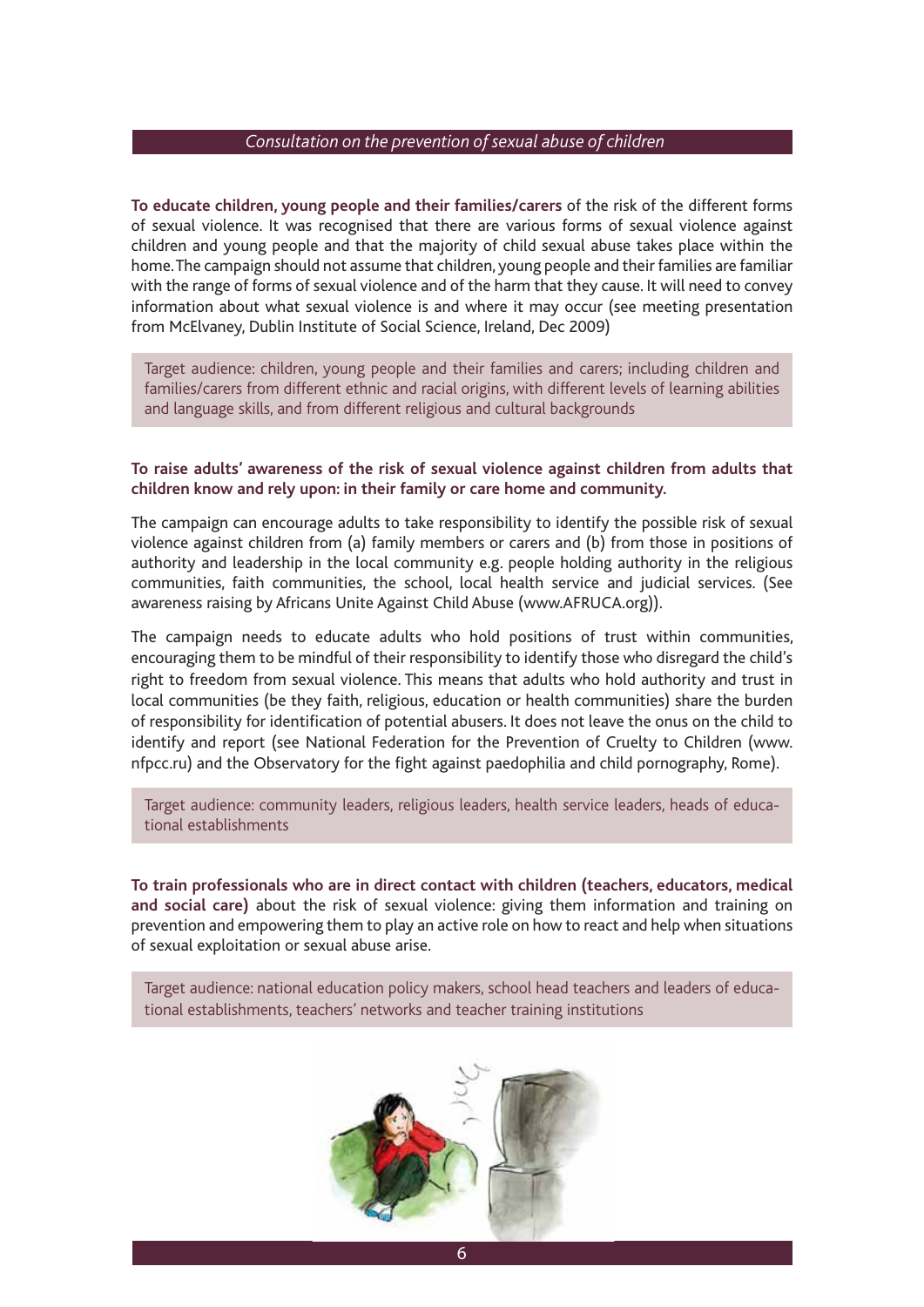**To challenge the stereotype of 'male stranger danger': challenging the image of a 'typical' perpetrator of sexual violence against children and young people.** Experts noted that a 'typical' image of a perpetrator of sexual violence may be a 'male' and a 'stranger'. However, research evidence shows that most sexual violence occurs within the home and is perpetrated by someone known by the child. This can include female perpetrators, and can include sexual violence between same sex perpetrators and victims. It is also essential that a 'typical' image does not preclude the possibility of children and young people themselves being perpetrators of sexual offences.

Target audience: children, young people and their families and carers

**To embrace the full range of children and young people who might be vulnerable to sexual violence, including teenagers (14 -18) who maybe particularly vulnerable to trafficking and sexual exploitation.** 

 This point addresses the UN Convention of the Rights of the Child which notes childhood extending to the age of 18.

 Research shows that most sexual abuse against children taking place within the family or care home is perpetrated by carers and adults known to the child. However, children are also vulnerable to sexual exploitation and/or trafficking for sexual exploitation from older 'peers' or from adults from outside the family or community. It was noted that the trafficking of children and young people for the purpose of sexual exploitation can take place both within and between countries (see ECPAT, Netherlands www.ecpat.org.nl and www.nationalworkinggroup.co.uk)

 Whilst it is important to remember that sexual exploitation is a form of sexual violence that can affect all children, irrespective of age, research shows that most children who are sexually exploited (including those who are trafficked for sexual exploitation) are older teenagers (see www.ceop.gov.uk). The sexual exploitation of children and young people is sometimes referred to as 'children involved in prostitution'. Research evidence has shown that children's involvement in prostitution, or in being trafficked for prostitution results from abuse, coercion, violence, intimidation and manipulation by abusive adults. It also suggests that children and young people living in poverty are more vulnerable to this form of abuse (see Pearce et al 2009 'Breaking the wall of Silence' available from www.nspcc.org.uk/inform). Children and young people cannot be given responsibility for consenting to sexual exploitation or to being trafficked. Neither can they be given responsibility for their involvement in prostitution. These children are victims of sexual exploitation by adults who are perpetrating crimes of sexual violence against children.

 The campaign can effectively include training materials and information sharing that aims to prevent sexual exploitation and trafficking (see ECPAT and www.barnardos.org.uk and presentation Montgomery-Devlin, Safe Choices, Northern Ireland, Dec 2009).

 Target audience: older teenagers (14 to 18 age groups); youth services; education services and health services: particularly sexual and mental health services; police services and law enforcement agencies.

#### **To advocate for improved statutory and voluntary services to:**

- work on the prevention of sexual violence against children and young people;
- support those who have been harmed from sexual violence.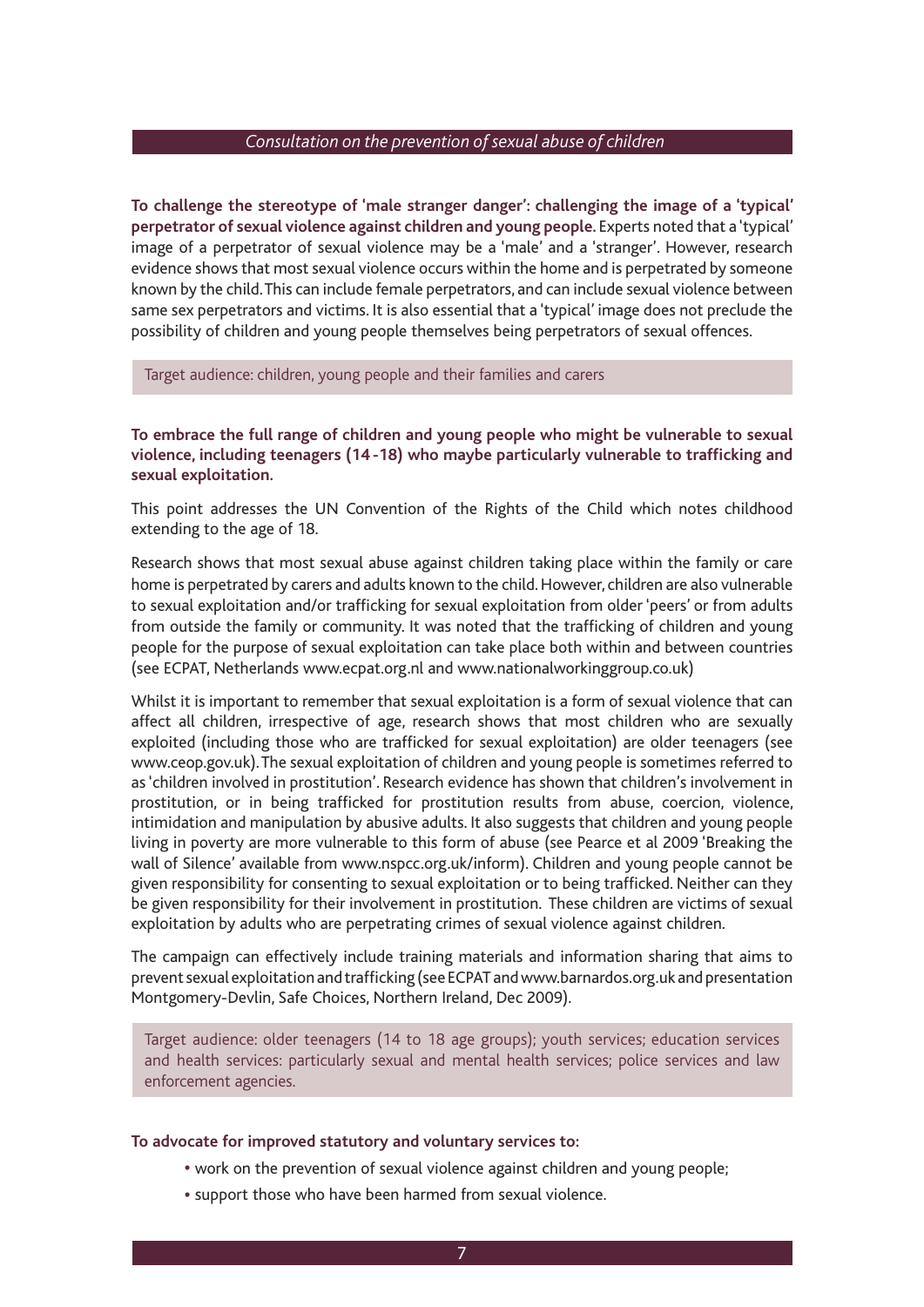This includes preventative education for children and young people to:

- a) identify warning signs of abuse and exploitation;
- b) be encouraged and facilitated to report abuse and exploitation;
- c) provide appropriate interventions to remove children and young people from harm if necessary; to prosecute alleged offenders and to encourage sustained support to address the harm caused by sexual violence to the child, their family/care home and community.

 Target audience: national policy leads in education and children's social services, including health services; national leads in law enforcement and judicial services.

#### **To enable young people who may be potential and actual abusers to approach agencies for support**

 Experts drew on research evidence which shows that children or young people can perpetrate sexual violence against others, often as a result of their own sexual victimisation or sexual abuse. That is, abusers may themselves be vulnerable children/ young people who are 'acting out' responses to their own experience of sexual victimisation and sexual abuse.

 Work with children who are potential and actual abusers can reduce sexual violence against child victims (see www.stopitnow.org and work of Save the Children, Denmark). This work with child abusers can help potential and actual abusers to address their problems and to change their behaviour.

 It was appreciated that this can be a difficult and contentious issue. The campaign's purpose is not to condone sexual violence, whoever the perpetrator may be. Reaching out to young people who may perpetrate sexual violence is not the same as condoning sexual violence. It is to extend understanding of the reasons for sexual violence, particularly if it takes place within the family between siblings or between children's own peer groups.

 Similarly, experts noted programmes where parents who are concerned about their own, or their children's potential to sexually abuse others can attend child protection training courses without being stigmatized or labeled as abusers. See for example: The Triple P Parenting Programme: WHO 2006.

 Target audience: Sexual violence prevention programmes; Policy leads in family services, community service providers and in Children's services (including health, education and youth work)

**To encourage support for professionals who are** working to a) prevent sexual violence against children and young people and b) support or treat victims of sexual violence. These professionals will need help in managing the emotional burden of working with sexual abuse. Training and supervision are essential elements to providing and sustaining adequate professional intervention.

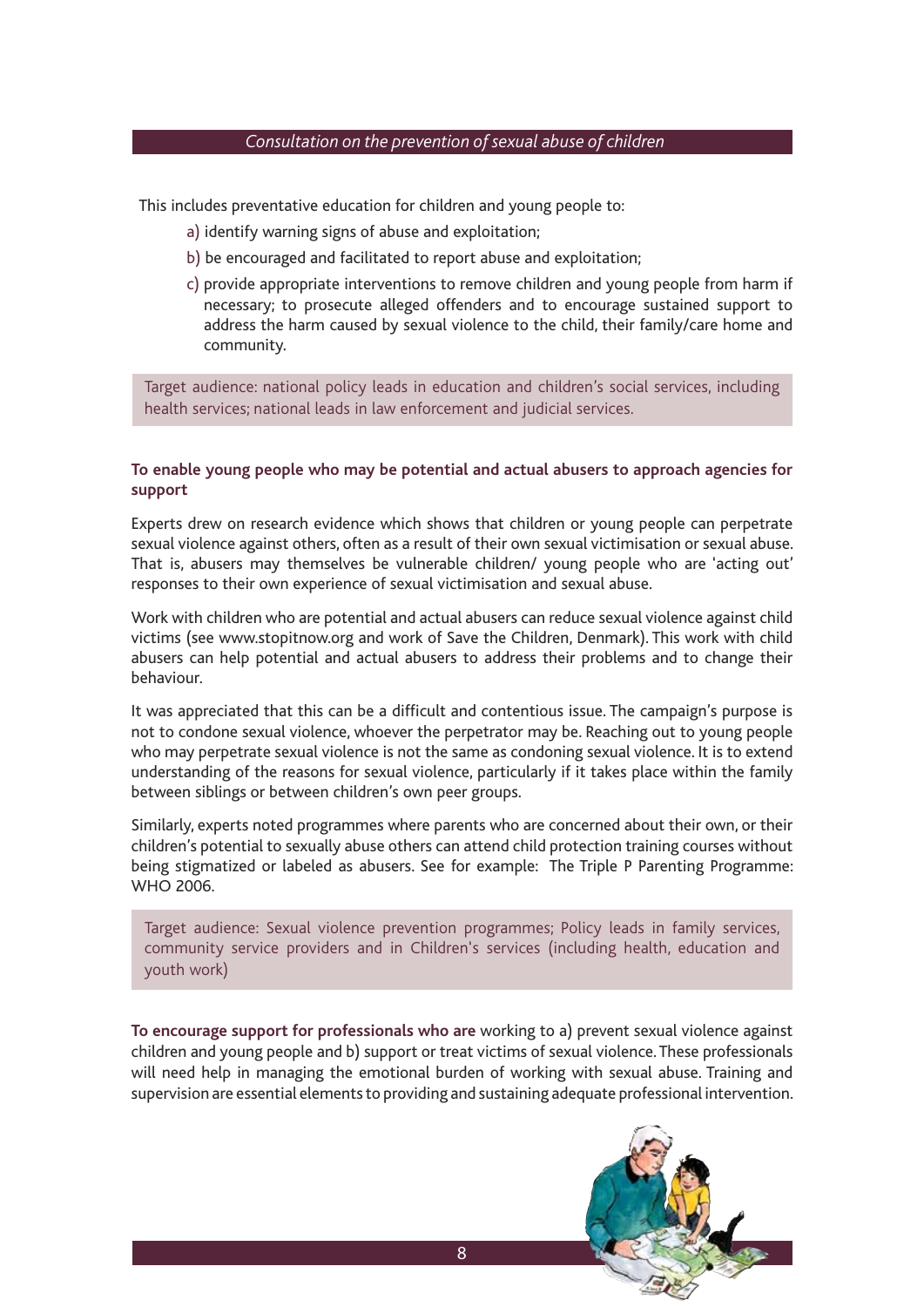### **E. Overarching principles of the campaign**

**The campaign will be working to principles outlined in the UN Convention of the Rights of the Child 1989.** As noted by one expert: this is the 'mother document'. The campaign will work to some 'overarching' principles of the UN Convention of the Rights of the Child and some 'operational' principles (see section F).

 In particular, the campaign needs to link with the work of the 'United Nations Study on Violence against Children' which analyses violence against children in five settings: the home and family; schools and educational settings; care and justice institutions; the work-place; and the community. It contains 12 overarching recommendations and a number of setting specific recommendations that represent a comprehensive framework for follow-up action. It also resulted in a more detailed *World Report on Violence against Children* provided in child friendly publications. (www.unviolencestudy.org). See also other related campaign leads in the Council of Europe, UNICEF, UNESCO, ECPAT and the UN.

**Children's participation** is an essential part of children exercising their rights. Wherever possible children and young people should be encouraged to participate in the development and enactment of the campaign. The meeting noted a range of issues that need considering when developing participation from children and young people.

- **Children and young people can participate at a local, national and a Council of Europe level.** The Council of Europe can provide models of good practice for the development of child participation in the campaign, but is restricted in practical delivery at a local and national level.
- **The 'ladder of participation' (Hart 1997) shows that there are different levels of children's participation.** At the bottom of the ladder, participation is tokenistic; with children attending adult's meetings as 'decoration' to illustrate children's attendance. This level is not genuine participation as the children and young people are not involved in setting the agenda. At the top levels of the ladder where genuine participation is taking place, adults and children and young people are working together to agree aims, objectives and processes for achieving them.
- **A targeted approach to recruitment outlining the support that can be offered to participants may be appropriate.** This targeted approach may be necessary as an 'open' invitation to children and young people to participate may not reach those who are most experienced in the area of child sexual violence. A range of suggestions for different forms of participation can be offered: e.g. experts demonstrated how teenagers who have been sexually abused can write and prepare messages for children and how young people can run training sessions using child friendly language. A targeted approach will also be needed to ensure that the full range of children and young people are offered the opportunity to participate, irrespective of learning ability, physical ability, sexuality and sexual orientation and of previous experiences of abuse.
- It was noted that **different children and young people need varying levels of support to enable them to participate.** Children and young people who have experienced sexual violence may have important experience to contribute and may feel highly motivated to participate. However, to enable this to happen they may need therapeutic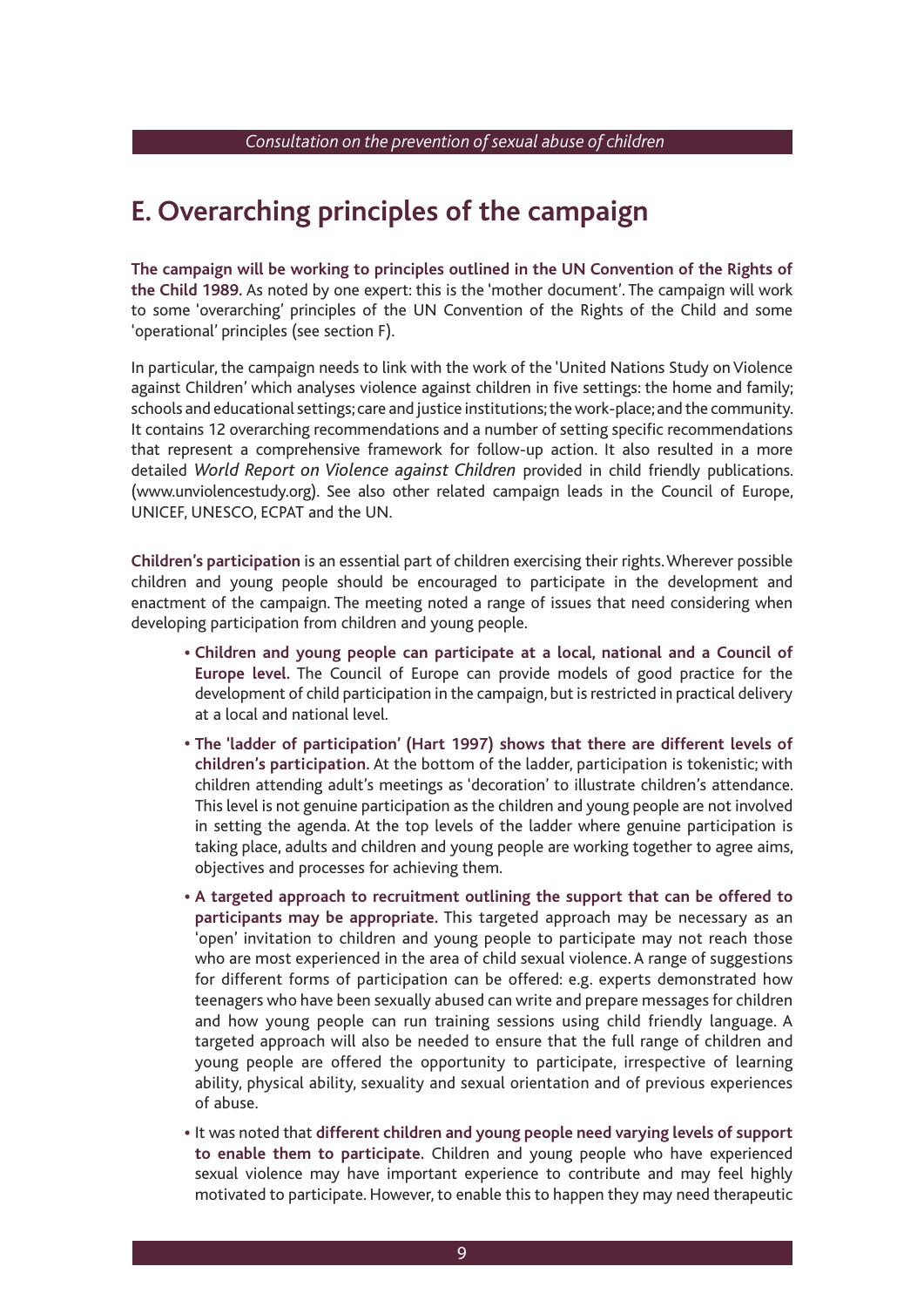support from trained and specialist practitioners to manage the emotional burden involved. They may also need practical support to enable them to access resources and attend meetings.

- **Experience of participation will vary** between countries in Europe. Similarly, participation may be 'easier' for some professional disciplines than for others. For example, youth work may be more familiar with the principles behind empowerment and user involvement than some law enforcement agencies. The development of the participation agenda needs to be proactive to encourage all countries and all agencies to develop children's participation in decisions that affect them.
- As well as setting and enacting agenda items, **children and young people can participate in developing and delivering research, training and evaluation** that will be essential components to the campaign. The Council of Europe will work with appropriate NGOs, statutory children's services, schools and universities with established record in child participation to advance this aim.
- It was suggested that **campaign should link with other Council of Europe initiatives of work involving child participation.** This will help to develop co-ordination between young people campaigning on similar and related issues.

### **F. Operative principles of the campaign**

**It was agreed that it is important that boundaries are constructed around the campaign.**  There may be some 'fixed' boundaries: for example the length of time of a campaign, the extent of children's and young people's participation, and the resource allocation available to sustain the campaign. On the other hand, there may be some flexible and extendable boundaries: for example the campaign's developing capacity to 'reach' new and different audiences and the extending range of media available to convey the messages of the campaign. It was felt that it was important to identify the 'fixed' boundaries in advance of the launch of the campaign.

**The campaign needs to be sustainable so that it is not a one-off event but an ongoing, rolling programme.** This means that the message is repeated in a number of locations (for example school, place of worship, youth service facility, health service clinic) and through a number of media (for example books and leaflets, media, internet) over a sustained period of time.

**The campaign needs to deliver negative and positive messages:** The negative impact of child sexual abuse and sexual exploitation on both children, their families /carers and community need to be made clear in the campaign. It is also important that the campaign convey some positive messages. For example it needs to highlight the advantages of preventative work and of support for those who have been harmed or who demonstrate harmful behavior.

**The campaign's different levels of purpose need to be realistic and recognise diversity of provision and of resources within and between European countries.** As the campaign becomes successful in achieving its purposes, children and young people, their families and professionals will expect improved provision to prevent sexual violence against children and young people. That is, a campaign can raise expectations and create a higher rate of disclosure and expectation for support.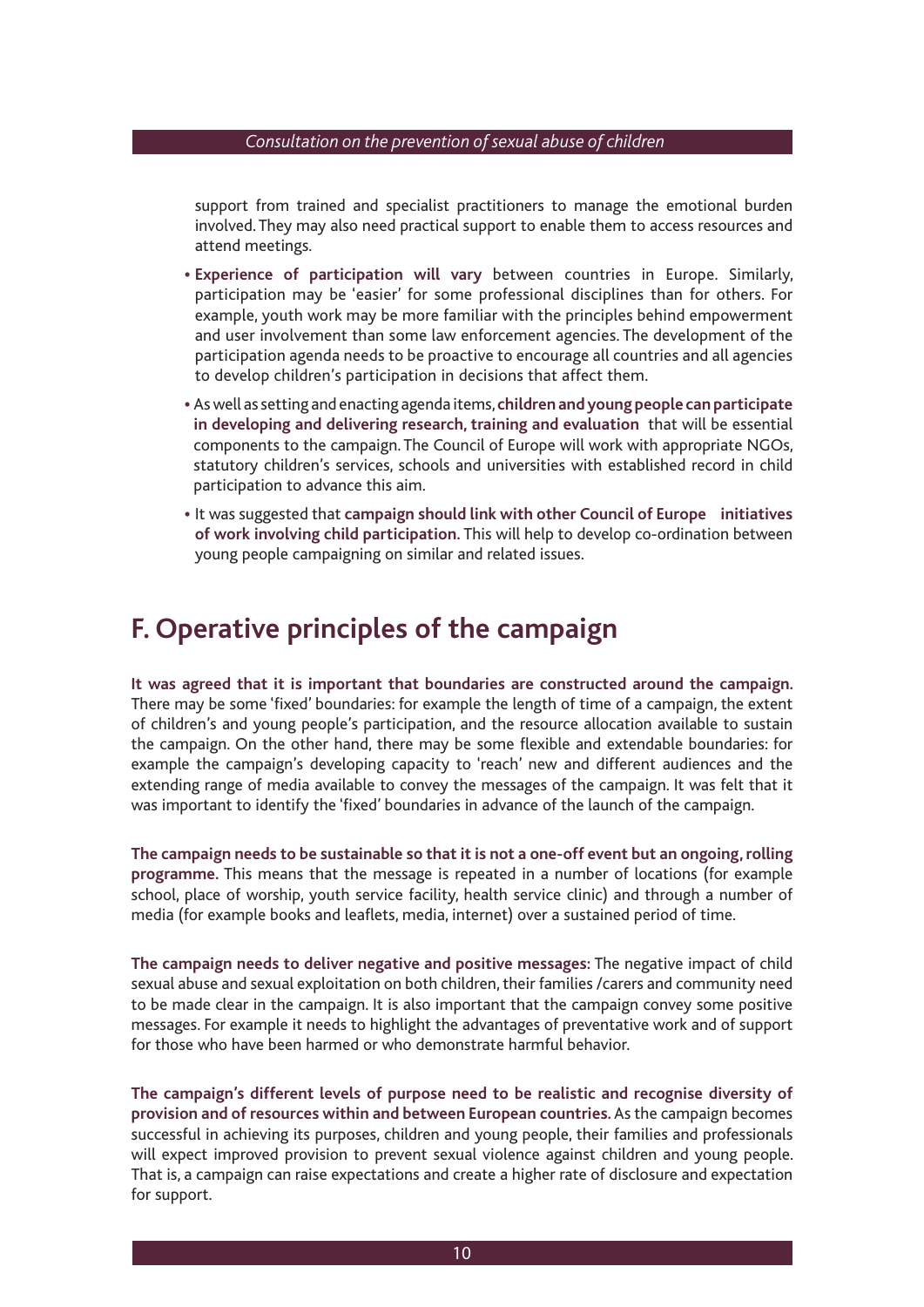Different countries within Europe are working with different levels of experience and resource capacities to identify and respond to sexual violence against children. For example, not all countries have the infrastructure, with welfare and law enforcement agencies, to respond to a raised level of demand, both in terms of protecting children and young people and in prosecuting and treating perpetrators of the offences. Not all children, families or communities have unlimited access to computer facilities.

 Without undermining its sense of purpose, the campaign needs to be mindful of the different levels of resource, the varying media for communication in different countries and of the changing experience and expertise in this area of work. There needs to be a contingency position developed to work with countries where there may be no services to meet the increase in need from a campaign (see the work of UNESCO, Education Sector, Division for the Coordination of UN priorities in Education for example).

**It is important that the campaign link with other campaigns and initiatives** that hold a similar purpose upholding the principles of the UN Convention of the Rights of the Child 1989 (campaigns against child trafficking, campaigns to improve sexual health and improve emotional wellbeing).

**Collaboration between different campaigns needs to include:** 

- **Content:** that the same overarching purpose of stopping sexual violence against children is conveyed and;
- **Process:** that web based internet links are used between campaigns, and that addresses and contacts for further information about related matters are agreed for core publicity material.

### **G. Audiences of the campaign**

The meeting noted the full range of purposes of the campaign and clarified that there are different related audiences. Expert contributions noted that **a campaign can work at a number of different levels for different audiences**, reached through different media. That is, there can be many arms to the body of a campaign.

 The campaign is directed at **local, national and international policy makers:** noting concern that different countries will have different levels of expertise, resource capacity and media available for transmitting information.

 **National and local professionals and practitioners** working with children, young people, their families, care homes and communities are a specific target audience.

 **The range of children and young people in families and in care homes** (including private foster care, local authority foster care or group residential care) are a specific audience for the campaign needing conveyance of child friendly messages.

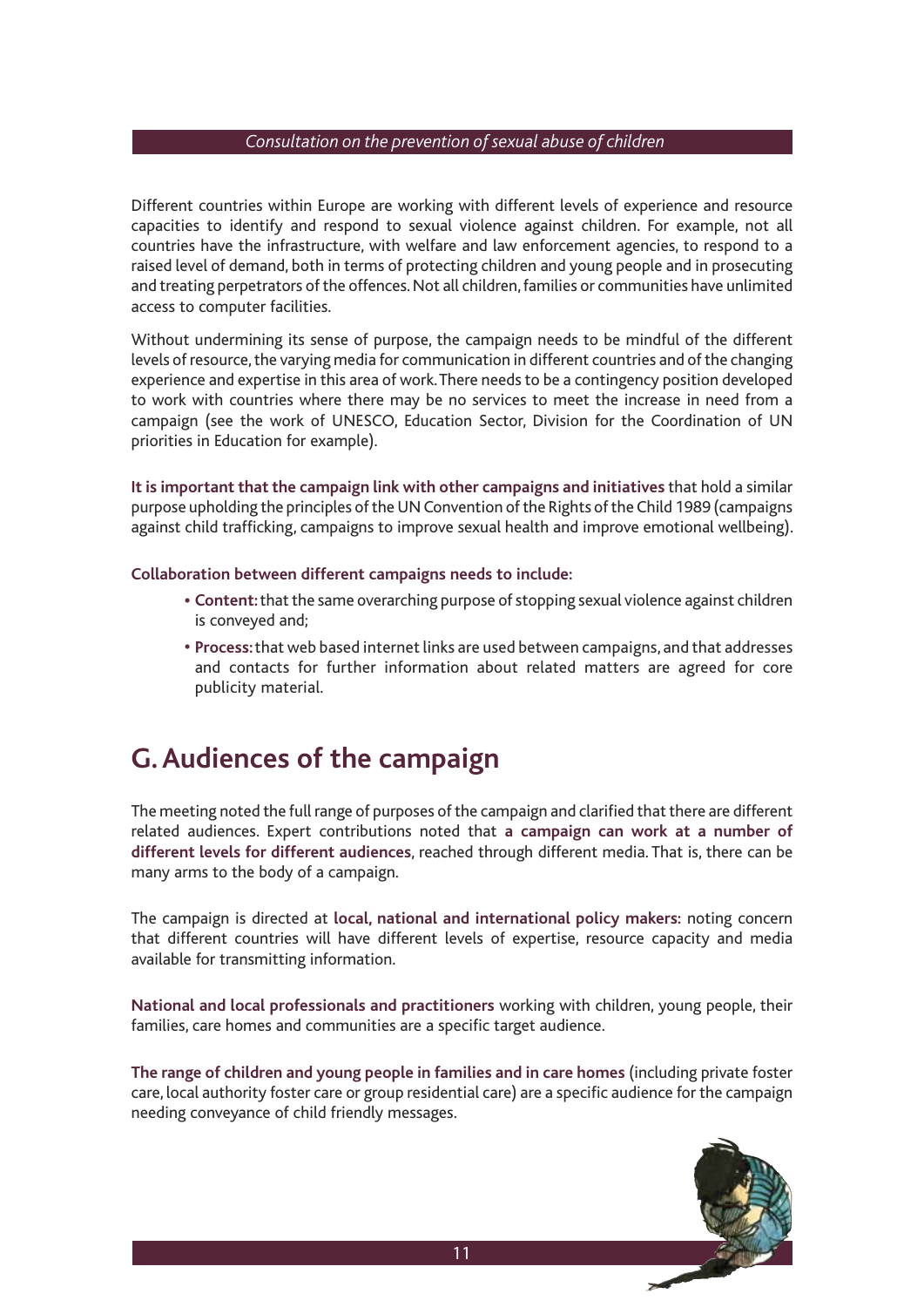**Learning disabled children and children with a range of disabilities** must be considered. It was noted that providing images of children with disabilities was not enough to justify 'inclusion'. There are specific issues about identifying and reporting abuse for children with learning difficulties or other disabilities. For example, a child with a learning disability may find it difficult to distinguish between affection and covert abuse. A child who is wheelchair bound may experience restricted access to child care services and be more reliant upon home based facilities and internet resources. Children with disabilities should be consulted and encouraged to participate in the development of the campaign wherever possible and appropriate (see section E).

#### **Children of all ages constitute the audience:**

a) **The campaign can reach to young children under five** by developing materials appropriate to nurseries and pre-school provisions. These can illustrate basic principles of 'right' and 'wrong' about touch and behaviour in sensitive and child friendly messages. Television and other media accessing pre-school children can also reach this age group with appropriate messages (see the whole child, family and community approach to work: www.devoncap.org.uk).

The campaign can also convey simple messages of how young children can report harm. While the meeting recognised that this may be difficult material for work with younger children, examples were given of successful campaigns that were targeted to young children using cartoon and other child friendly imagery. Again, discussion noted the need for such campaign material to facilitate discussion rather than to shock or scare children as opposition to a campaign grows from mistrust, fear and discomfort.

b) **Older young people** who, while still under the age of 18 may face situations of abuse and exploitation. These young people may be homeless, in temporary accommodation and / or disassociated from family, carers, education and health services.

**The audience includes both victims and perpetrators:** Children and young people may be victims and/or perpetrators of sexual violence.

**Parents and carers in families and care homes** need to be targeted to prevent children and young people carrying the 'burden' of reporting sexual violence. Parents, including partners of those who demonstrate sexually harmful behaviour, extended family members and carers in care homes need to be encouraged to identify and to report sexual violence against children and young people.

**Adults who hold positions of authority and trust within communities,** including leaders in faith communities, religious communities and voluntary youth and community groups can perpetrate sexual offences against children and young people. Their colleagues, co-practitioners, congregation, friends and family have a role in identifying and reporting this abuse.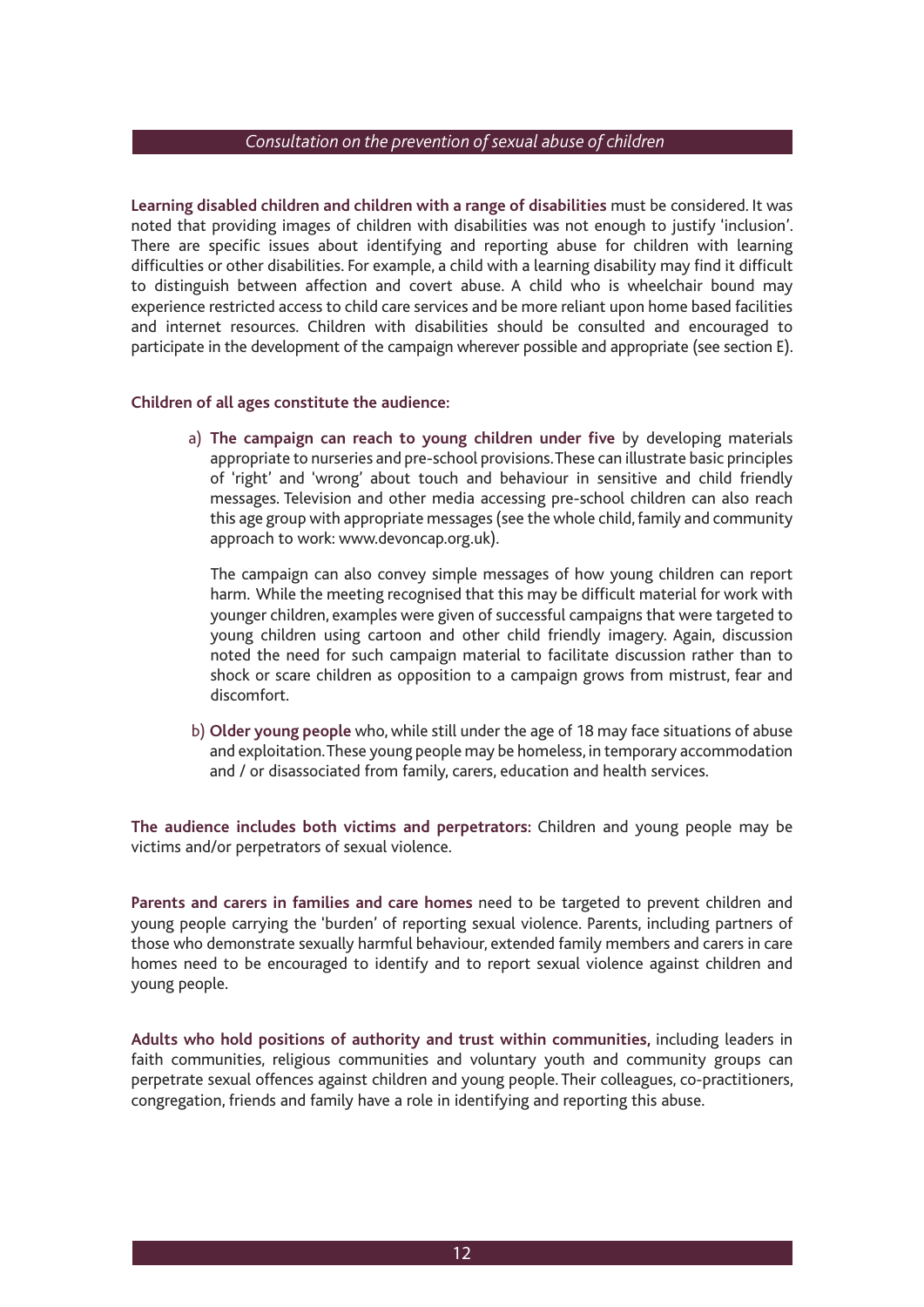### **H. Media and method for the campaign**

*The range of ways to make the campaign happen!*

**Experts drew on experience of using a range of different media to convey the messages of the campaign.** It was considered advantageous to use as many different media as possible, accepting that not all citizens, communities or countries will have access to the same level of equipment or resource.

**The press was seen to play an important role in launching and sustaining the campaign.** It was considered appropriate to hold a press conference at the launch of the campaign, encouraging duplicate broadcasting on news, current affairs, education and children's programmes through TV, radio and internet providers. Information of the scale of the problem, the rights of the child and what can be done to prevent sexual violence against children should be key messages in a press conference. Engaging dedicated journalists to support the campaign through its lifetime was suggested as beneficial.

**Children and young people themselves could advertise the campaign.** The methods of working with young people to achieve the aim of the campaign while simultaneously being sensitive to, and meeting, their needs are explored in section E.

 Examples of children supporting campaigns whilst learning new skills and knowledge themselves were given by experts, drawing on art, drama and theatre activities (for example, a street theatre in Ukraine involved young people in a national campaign about safety and the internet (Make IT safe (www.make-it-safe.net)). Children and Young people can participate in making films and videos and CDs, can take part in sport and adventure activities (e.g. sponsored runs, swims, etc), producing materials for websites, creating posters, and producing a song or piece of music that could be associated with the campaign.

**Television, radio, video and Compact Disc** was identified as of central importance in conveying the messages of the campaign. Onus was placed on these media being used to access both children and young people and their parents and carers. Examples were given of children friendly materials and of complex messages being conveyed in a sixty second story.

**The internet is a powerful medium for a range of different forums for the campaign.** Although it must not be assumed that all children, young people and their families have access to the internet, it should be one of the central platforms for a sustained campaign. It includes opportunities for running a campaign website, for advertising the campaign on existing websites, for using web posters and banners and for linking with initiatives run by internet providers. For example, it was explained that contacts with Google and Microsoft have been established to support particular initiatives in the past (e.g. www.internetbezpeka.org.ua).

**Statutory central and local government and Non Government Agency offices and bureaus**  can be locations for advertising the campaign, both inside physical spaces such as offices, health centres, community centres and schools and in virtual spaces such as official websites and WebPages.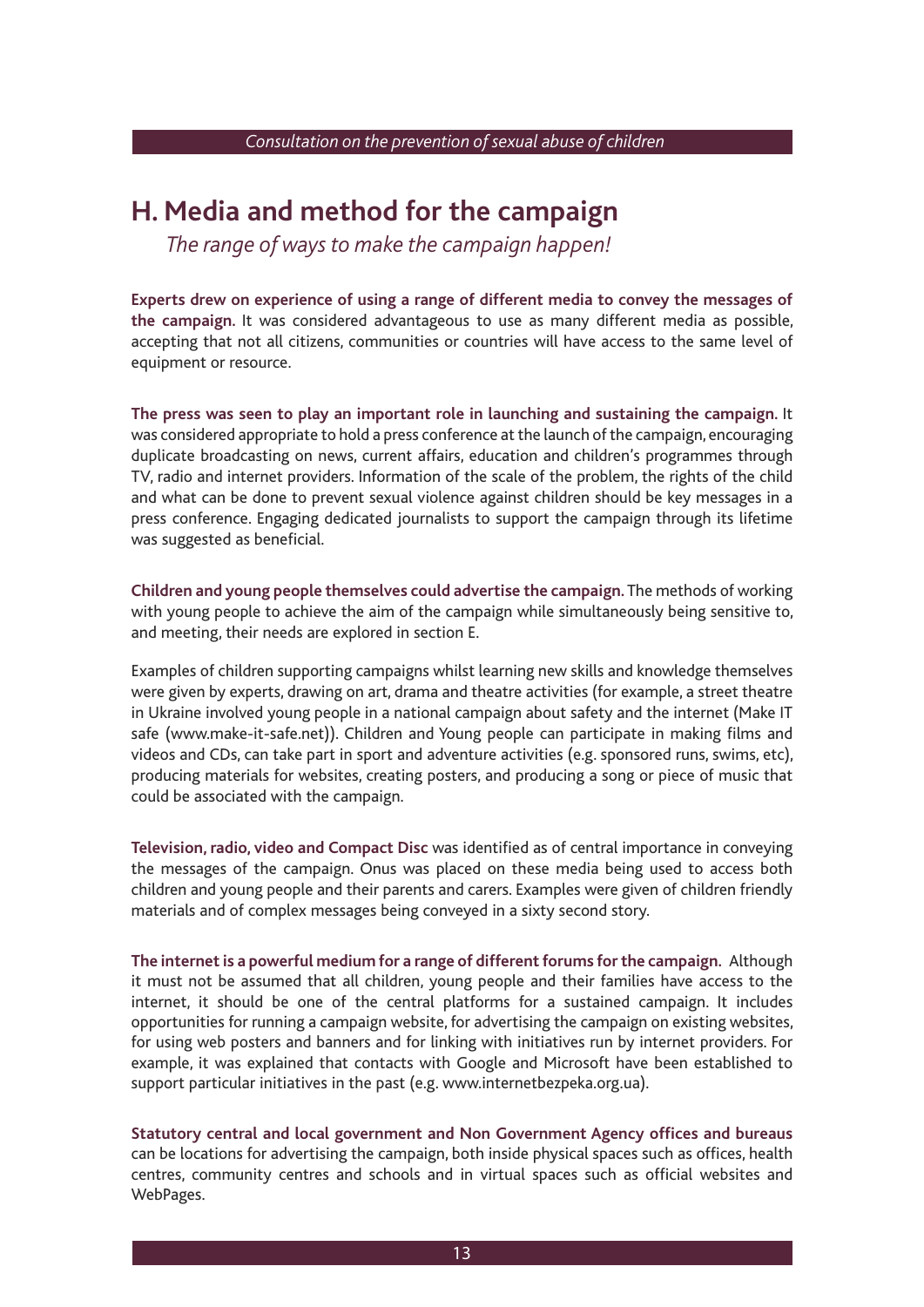**Phone in's, help lines, web based 'q and a' information services** were considered important medium for the campaign. Evidence was presented of successful 'phone in' and 'help lines' that support victims of abuse. Such services were also accessible to those who felt concerned about their abusive behaviour. (see www.childline.org.uk).

**Identifying a piece of jewelry or a badge that can be worn as a fashion item to advertise the campaign.** The widespread use of coloured bracelets or lapel ribbons to depict support for a particular campaign was noted. It was agreed that an item of jewelry could be associated with the campaign.

**Involving celebrities was advantageous, providing they are fully supportive of the aims and aware of the need to demonstrate this through modelling appropriate behaviour.** Examples were given of celebrities playing important roles in successfully supporting campaigns through advertising and awareness raising.

**Policy seminars can be used to hear positive outcomes from countries and organisations that have already supported the campaign.** For example, countries that are in the process of ratifying the Convention on the Protection of Children against Sexual Exploitation and Sexual Abuse (2007) can be drawn upon to give feedback on progress and outcomes to encourage other countries to begin the process of ratification. For example, Italy is currently ratifying the convention and could be approached to offer information about 'lessons learnt'.

**Academic conferences can be convened by universities committed to protecting children from sexual violence, to showcase research findings, examples of good work and to advocate for future developments.** The role of academics in a campaign can be considered to:

- collate and disseminate data about sexual violence against children at a local, national and international level;
- involve and train young people as peer researchers, trainers and evaluators to advance the child participation agenda outlined within the campaign;
- publish data about the content of the campaign, its progress and outcomes;
- ensure rigorous evaluation of progress of the campaign;
- work with policy makers to develop sustainable education and training materials drawing on the above.

### **I. Providing resources for the campaign**

 The work involved in developing and running a campaign needs resourcing. An ongoing campaign does need financial support. The cost of the campaign can be set against the cost to individuals and communities of not running a campaign. Research evidence shows that experience of sexual violence can cause long term mental and physical health problems, including alcohol and drug misuse, disrupted family and care home experiences and offending behavior. Each of these have negative costs for the individuals, their families and communities (see McElvaney presentation to this meeting, Dec 2009).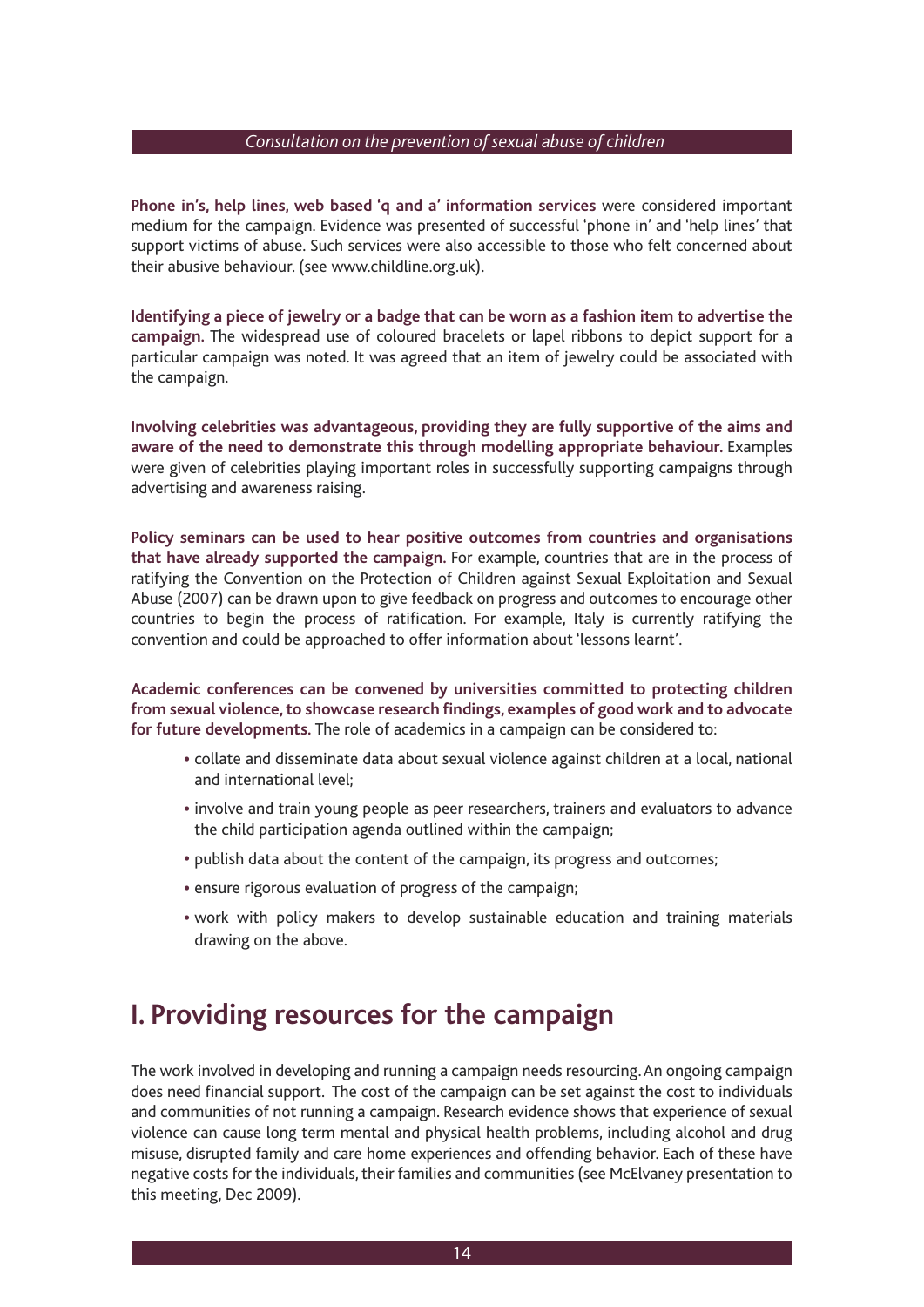Some funding bodies take a proactive role in offering support to projects that aim to prevent sexual violence against children. They can be approached for support (see the work of the Oak Foundation: www.oakfnd.org).

 The business community, the media and celebrities can each have a role to play in contributing time and resources to preventing sexual violence against children and young people.

### **J. Risks that may hinder the campaign's progress**

 **It is essential that potential risks to the development and implementation of the campaign are considered in advance. In summary, these include being mindful that :** 

- the campaign does not alienate or 'scare' its designated audience. Experience has shown that a campaign that aims to 'shock' can alienate audiences and be counterproductive. There is a delicate line between capturing attention and shocking an audience. While it was recognised that the campaign wants to explain the damage caused by sexual violence against children, it must embrace, rather than alienate its different audiences. Education and prevention needs to be sensitive, accessible and engaging to children and young people, their families and communities and to those who hold positions of responsibility and authority.
- the campaign challenges stereotypes of a 'typical abuser'. While research suggests that most child sexual abuse takes place in the home involving the male parent or carer, there is also evidence of female perpetrators, of children and young people perpetrating offences and of abuse taking place in outdoor spaces, in places of worship religious places and through the internet (see sections D & G). In short, there is no one 'typical' perpetrator or victim of child sexual abuse and child sexual exploitation. This means that the campaign needs to ensure that it addresses the possibility of children and young people themselves being perpetrators of sexual abuse, raising awareness of the need for support and treatment without condoning unacceptable behavior.
- the campaign has sufficient resources to sustain it throughout its life, through the stages of evaluation and to support children's and young people's participation. Those involved with implementing the campaign will need to ensure that they are adequately supported to fulfill the objectives.

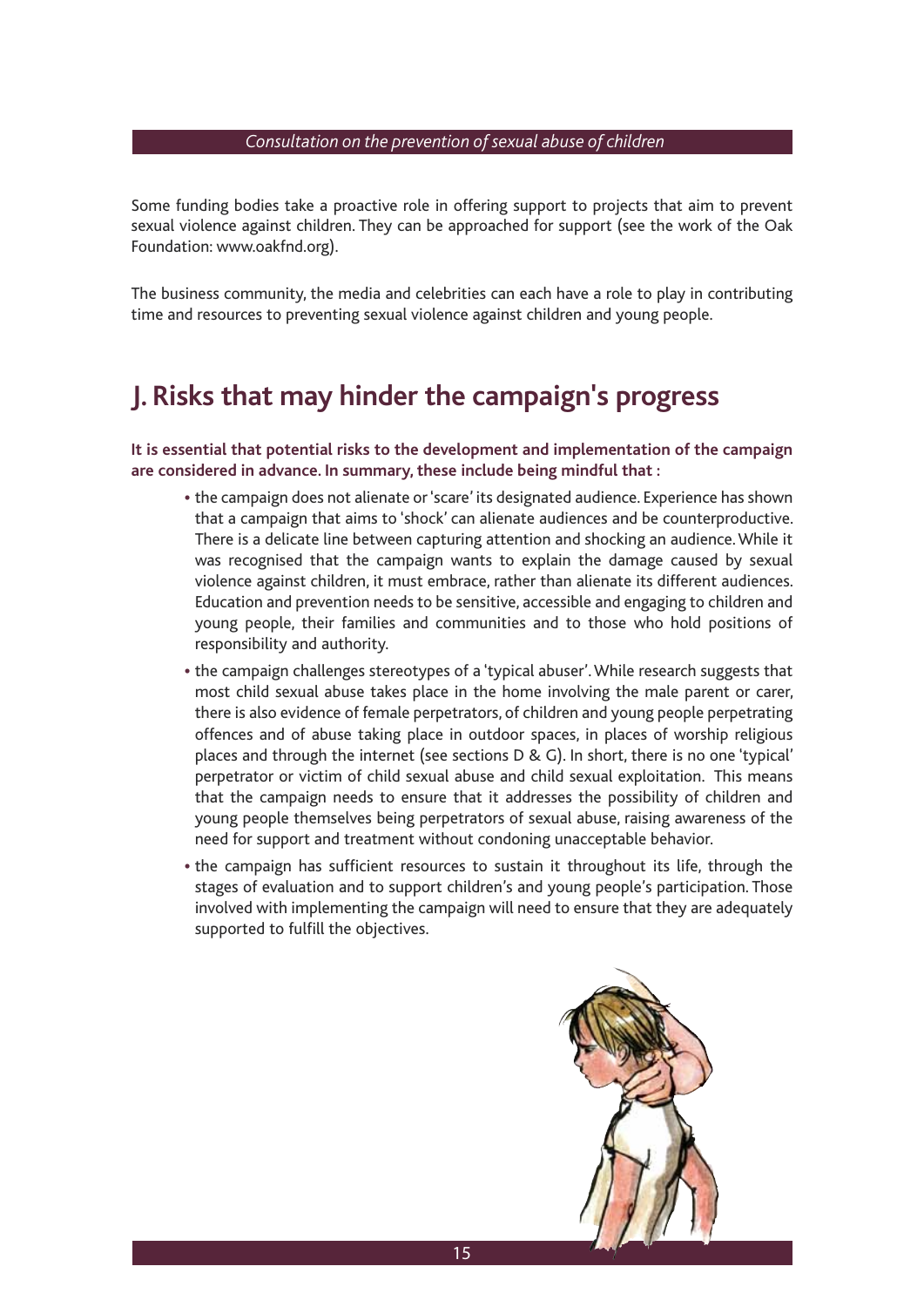### **K. Evaluation of the progress of the campaign**

**Prior to its launch, preparation for the campaign needs to consider successes and failures of previous and current campaigns.** This is a) to learn from previous evidence of 'what works', b) to ensure that resources are not wasted: i.e. no two campaigns are the same.

 **Once underway, the campaign needs to be evaluated at local, national and international levels.** This will allow opportunity to build on successful outcomes and to share examples of good practice. Children and young people can be involved in evaluating the programmes at each of these levels.

**Ongoing, as well as final evaluations** are needed to maintain outputs according to the agreed timetable and to provide evidence of good practice that can be shared. This means ensuring that evaluations are made to assess progress against the campaign objectives at regular intervals throughout the campaign. These evaluations need to be comprehensive and co-ordinated so that they feed information between those working across Europe at a local, national and international level.

 **Evaluations can take place through a range of different methods**, including academic literature searches and reviews; web based reviews; on line surveys; media events; local project feedback; and through direct fact to face contact with children, young people and their families at a local level using focus groups, questionnaires and interviews. The meeting recognized the possibility of using Google and other internet providers to identify the use of internet based aspects of the campaign.

 **Evaluations should include children and young people wherever possible.** Evaluations can be developed in consultation with children and young people so that they participate in the development of methods; of outcomes to be assessed; and in the dissemination of findings. The participation of children and young people needs to follow principles as outlined in section E.

### **L. Recommendations**

The experts' consultation meeting was a productive and innovative event, identifying lessons from research, practice and policy experience. A range of recommendations follow from the above. The below are the selected core recommendations that emerged from the meeting.

 The momentum for the campaign should continue, with discussion between different campaign leads in the Council of Europe and related organisations (Eurochild, UNICEF, UNESCO, ECPAT, UN) to maximize resources and integrate materials. Liaison is also important to prevent overlap or duplication.

 Information from the experts' consultation meeting 10th to 11th December 2009 can be shared on the Council of Europe WebPages to encourage involvement and participation from interested parties and to a network of organisations working in Europe to achieve this common goal of preventing sexual abuse and sexual exploitation of children and young people.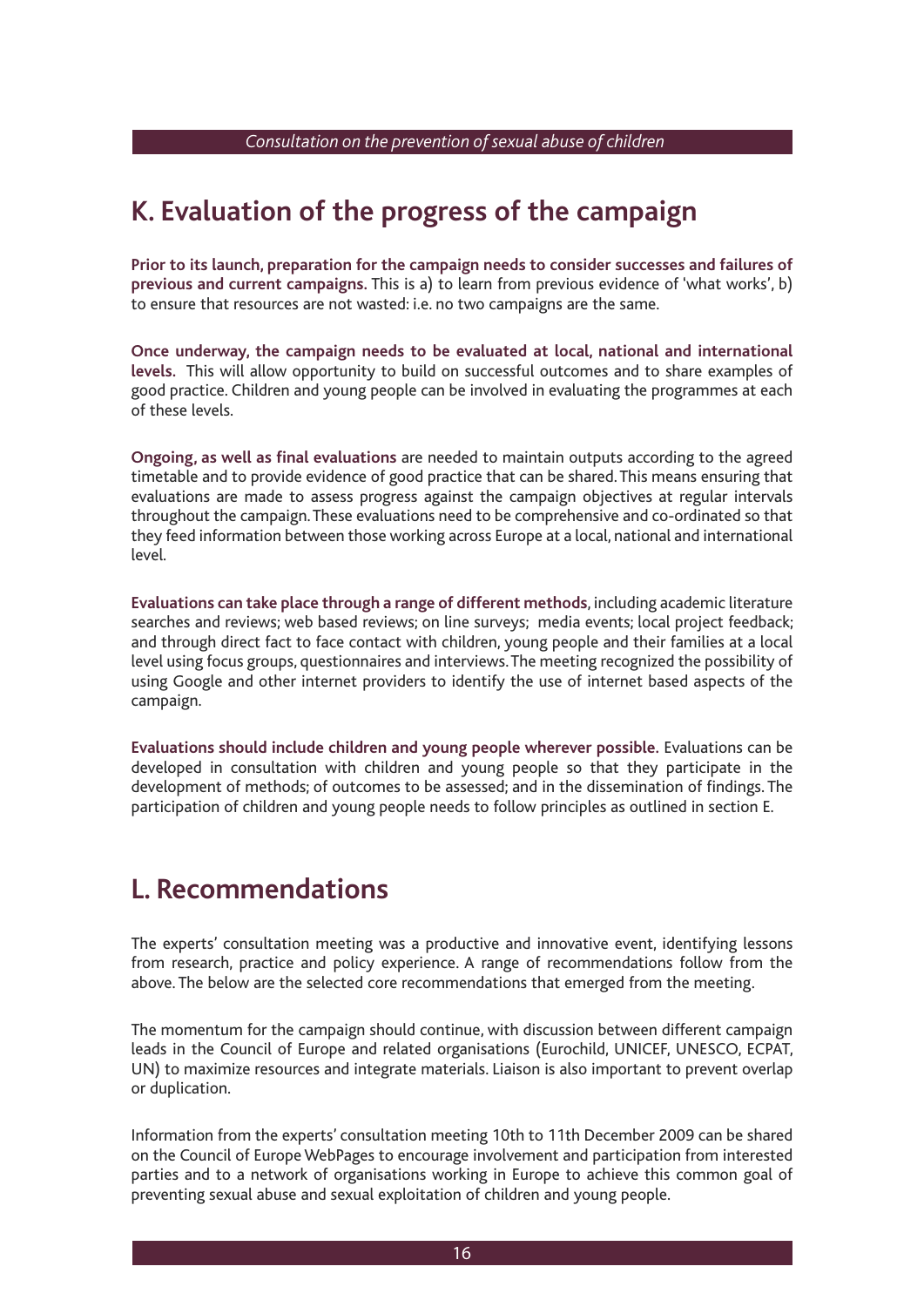The Council of Europe could develop a data base of lead NGOs and statutory bodies in Europe who are working to a genuine child participation agenda to prevent sexual violence against children and young people.

An assessment of the range of children and young people involved through these agencies could be undertaken to ensure that different age groups, racial and ethnic origins and abilities are represented.

 An evaluation of key messages arising from the child participation work of these NGOs and statutory bodies could be undertaken to provide key themes for the campaign and to encourage child participation in its implementation.

 Consultation with the full range of media, internet providers and educational establishments who may be able to contribute to the distribution of the campaign should be established.

 A timetable with action points for the development of the campaign could be shared for consultation to develop plans for the launch of the campaign.

 A core group of interested practitioners and academics working on child participation in interventions to prevent sexual violence could be convened to a) plan evaluation of the campaign with the Council of Europe so that children's views are considered; b) support the launch of the campaign and; c) develop networks that can develop and sustain the campaign throughout Europe over time.